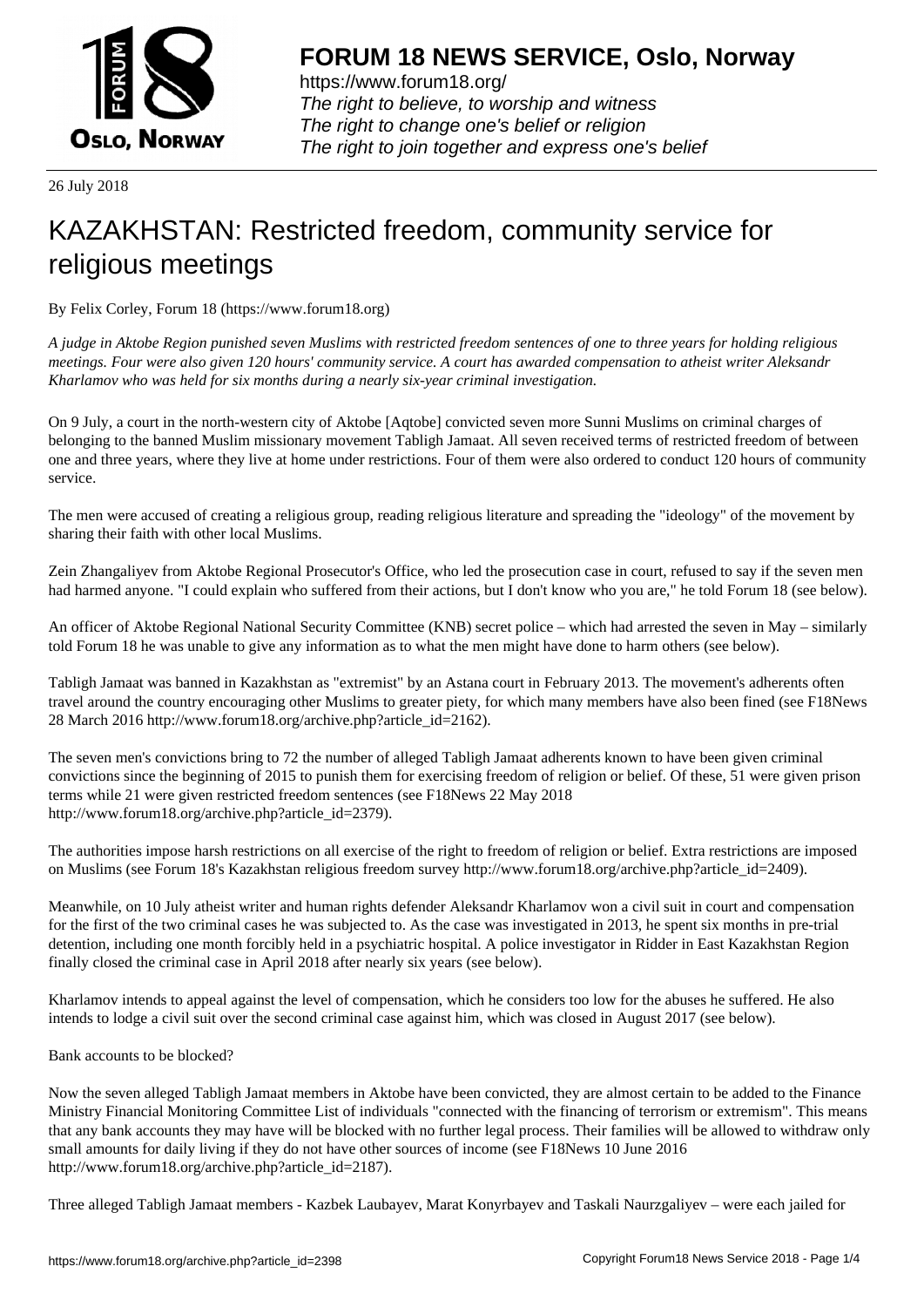Seventh-day Adventist former prisoner of conscience Yklas Kabduakasov remains on the Financial Monitoring Committee List nearly ten months after completing in full his two-year jail term on 2 October 2017. Kabduakasov was jailed to punish him for talking to others of his faith (see F18News 29 December 2015 http://www.forum18.org/archive.php?article\_id=2136).

Jehovah's Witness former prisoner of conscience Teymur Akhmedov was removed from the Financial Monitoring Committee List on 3 May. He had submitted a formal application for this in April, soon after his release, Jehovah's Witnesses told Forum 18.

After nearly a year and a quarter in jail, cancer sufferer Akhmedov was freed on 4 April under a presidential pardon (see F18News 5 April 2018 http://www.forum18.org/archive.php?article\_id=2366).

## Aktobe: May arrests

were added to the Financial Monitoring  $\omega$ 

The Aktobe Regional National Security Committee (KNB) secret police arrested seven local Muslims in May. The seven were aged between 29 and 59. Five lived in Aktobe, while the other two lived in the small town of Khromtau, 90 kms (55 miles) east of Aktobe.

Two of those the KNB arrested - Zhanat Dosalin and Amanzhol Kishkentekov – were held in pre-trial detention at Aktobe Investigation Prison. The other five had to sign statements that they would not leave their home towns.

The KNB secret police opened a case against the seven men under Criminal Code Article 405. Dosalin and Kishkentekov faced prosecution under Parts 1 and 2 of the Article, the other five under Part 2 only.

Article 405, Part 1 punishes "organising the activity of a social or religious association or other organisation after a court decision banning their activity or their liquidation in connection with extremism or terrorism they have carried out" with a fine or up to six years' imprisonment.

Article 405, Part 2 punishes "participation in the activity of a social or religious association or other organisation after a court decision banning their activity or their liquidation in connection with extremism or terrorism they have carried out" with a fine or up to two years' imprisonment.

The men are said to have come into contact with the Tabligh Jamaat movement in the early 2000s and to have travelled for religious education to its centres in India and Pakistan.

The men were accused of creating a religious group, reading religious literature and spreading the "ideology" of the movement by sharing their faith with other local Muslims.

An officer of Aktobe Regional KNB secret police – who would not give his name – said that he was unable to give any information as to why the KNB had decided to arrest the men and what they might have done to harm others. "Send us an official letter to our postal address with your questions and we will answer," he told Forum 18 on 26 July.

The KNB secret police then handed the case to Aktobe Regional Prosecutor's Office, where it was assigned to Zein Zhangaliyev, who prepared the case for court. He insisted to Forum 18 on 26 July that the men deserved to be punished for leading and participating in a "banned religious organisation". But he refused to explain what harm – if any – the men had done anyone.

## Aktobe: July trial

Prosecutors handed the case against the seven men on 26 June to Aktobe City Court No. 2, according to court records. There it was assigned to Judge Erlan Bakytzhan.

The trial on 9 July was open, with five lawyers for the men and relatives present. All seven men pleaded guilty and "repented of their actions", the spokesperson for Aktobe Regional Court Anar Aitzhanova told Forum 18 on 26 July.

Judge Bakytzhan convicted all seven, but – in view of their "repentance", the fact that none had been sentenced before and that they all had underage children – did not impose jail sentences. Dosalin and Kishkentekov were released from detention in the court after the verdict was read out, Aitzhanova told Forum 18.

## The punishments were:

1) Amanzhol Zhaksylykovich Kishkentekov, born 10 December 1973, Article 405, Parts 1 and 2: 3 years' restricted freedom plus 120 hours' community service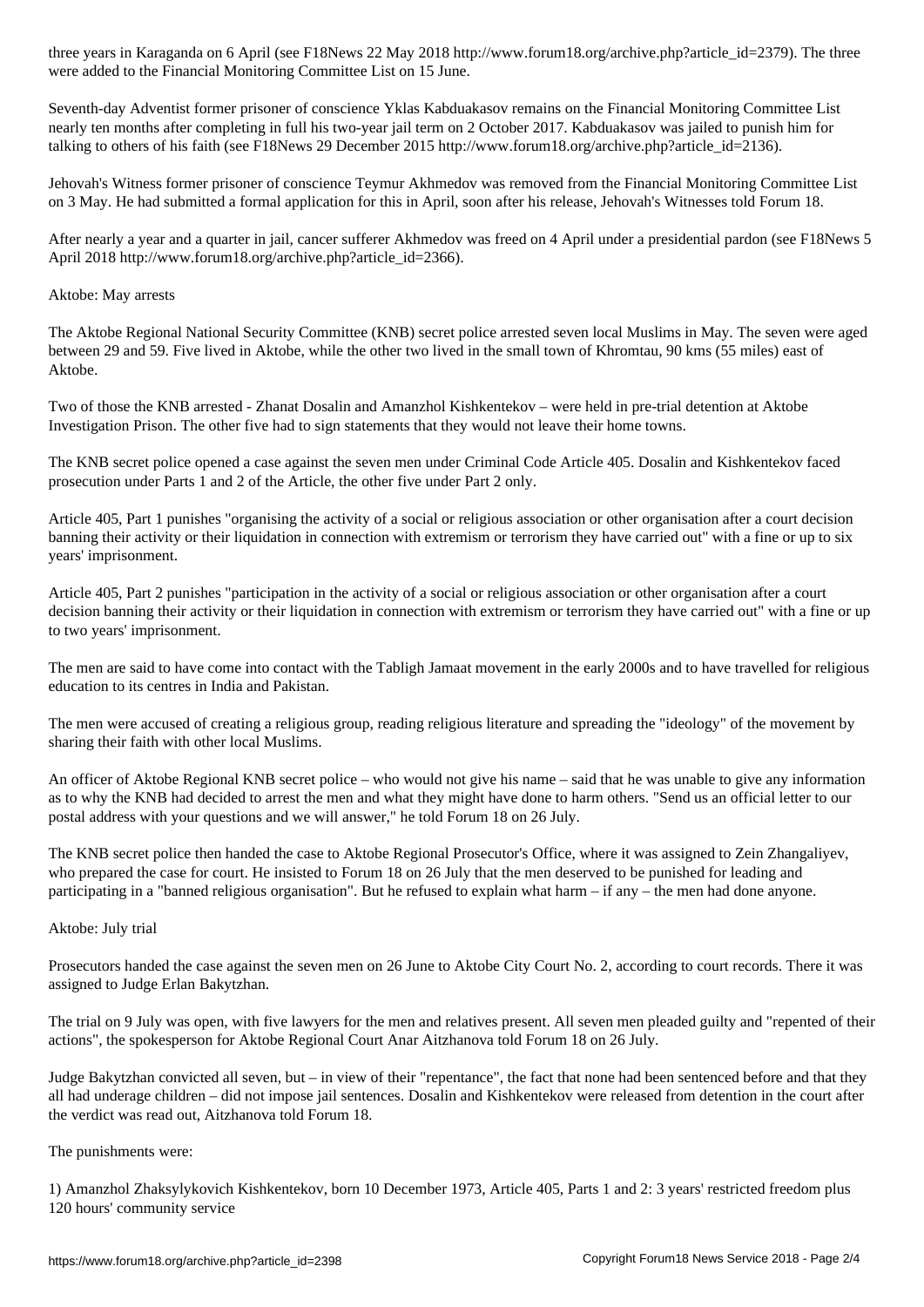2) Zhanat Sabyrzhanuly Dosalin, born 15 May 1981, Article 405, Parts 1 and 2: 3 years' restricted freedom

3) Zhasulan Zhappargaliuly, born 14 April 1980, Article 405, Part 2: 1 year's restricted freedom plus 120 hours' community service

4) Mukharam Bulikbayevich Baizakov, born 13 February 1959, Article 405, Part 2: 1 year's restricted freedom plus 120 hours' community service

5) Daulet Imanshapiuly Elemesov, born 15 June 1989, Article 405, Part 2: 1 year's restricted freedom plus 120 hours' community service

6) Aslan Ryskaliyevich Temiralin, 15 June 1974, Article 405, Part 2: 1 year's restricted freedom

7) Miras Bisengaliyevich Murzagulov, born 2 June 1984, Article 405, Part 2: 1 year's restricted freedom

The Judge specified that all seven men are under probation, as specified by Article 44 of the Criminal Code, Aitzhanova added. They cannot change their job or place of residence without permission. They are also banned from visiting public places, such as cafes, restaurants and casinos. The men were not ordered to pay any court fees.

The men did not appeal against their sentences, which came into force on 25 July.

Compensation for abuse "too low"

On 10 July, Judge Konstantin Zhurenko of Oskemen City Court in East Kazakhstan Region upheld the civil suit lodged by atheist writer and human rights defender Aleksandr Kharlamov, according to court records. The Judge awarded him compensation of 1 million Tenge (23,500 Norwegian Kroner, 2,470 Euros or 2,890 US Dollars).

Kharlamov – who lives in the regional town of Ridder - lodged the suit against the Police and the Finance Ministry seeking recompense for the long-running first criminal case against him and the abuse he had suffered during pre-trial detention.

Prosecutors had opened the case against Kharlamov in September 2012. They claimed to have found insults to members of various faiths in his writings, claims he denied. As part of that case he spent from March to September 2013 in pre-trial detention, including a month in a psychiatric hospital (see F18News 17 February 2017 http://www.forum18.org/archive.php?article\_id=2258).

"The worst of the treatment was the six months they held me in pre-trial detention, including the month they forcibly held me in psychiatric hospital, trying to prove that I was psychiatrically ill," Kharlamov told Forum 18 from Ridder on 26 July 2018. "And for five more years I was still a suspect, and they kept me under surveillance, recording all my phone calls, even with my wife."

While pleased that the court has vindicated him, Kharlamov says the compensation is "too low for the abuse I suffered". As soon as the court issues the decision in writing, he said he would prepare an appeal to East Kazakhstan Regional Court to have the compensation increased. He vowed he would use the money to promote civil society and anti-corruption measures locally.

Criminal case closed after nearly six years

Kharlamov lodged the civil suit after receiving official notification in early May that the criminal case against him opened nearly six years earlier had been closed.

Ridder Police Investigator Erzhan Tokzhigitov closed the case on 27 April "for absence of a crime". Ridder town prosecutor Sait Aimukhan signed his agreement on 2 May. Kharlamov received the notification by post on 5 May, he told Radio Free Europe's Kazakh Service the same day.

This removed the restrictions Kharlamov – who is now 68 - had been living under since September 2013, when he was freed from forcible detention in a psychiatric hospital.

The second of two criminal cases against Kharlamov for his writings on religious themes – opened in November 2016 - was closed on 9 August 2017 "for absence of a crime" (see F18News 29 August 2017 http://www.forum18.org/archive.php?article\_id=2311).

Kharlamov also told Forum 18 that he plans to lodge a similar civil suit over the second criminal case. (END)

Reports on freedom of thought, conscience and belief in Kazakhstan can be found at http://www.forum18.org/Archive.php?query=&religion=all&country=29.

For more background, see Forum 18's Kazakhstan religious freedom survey at